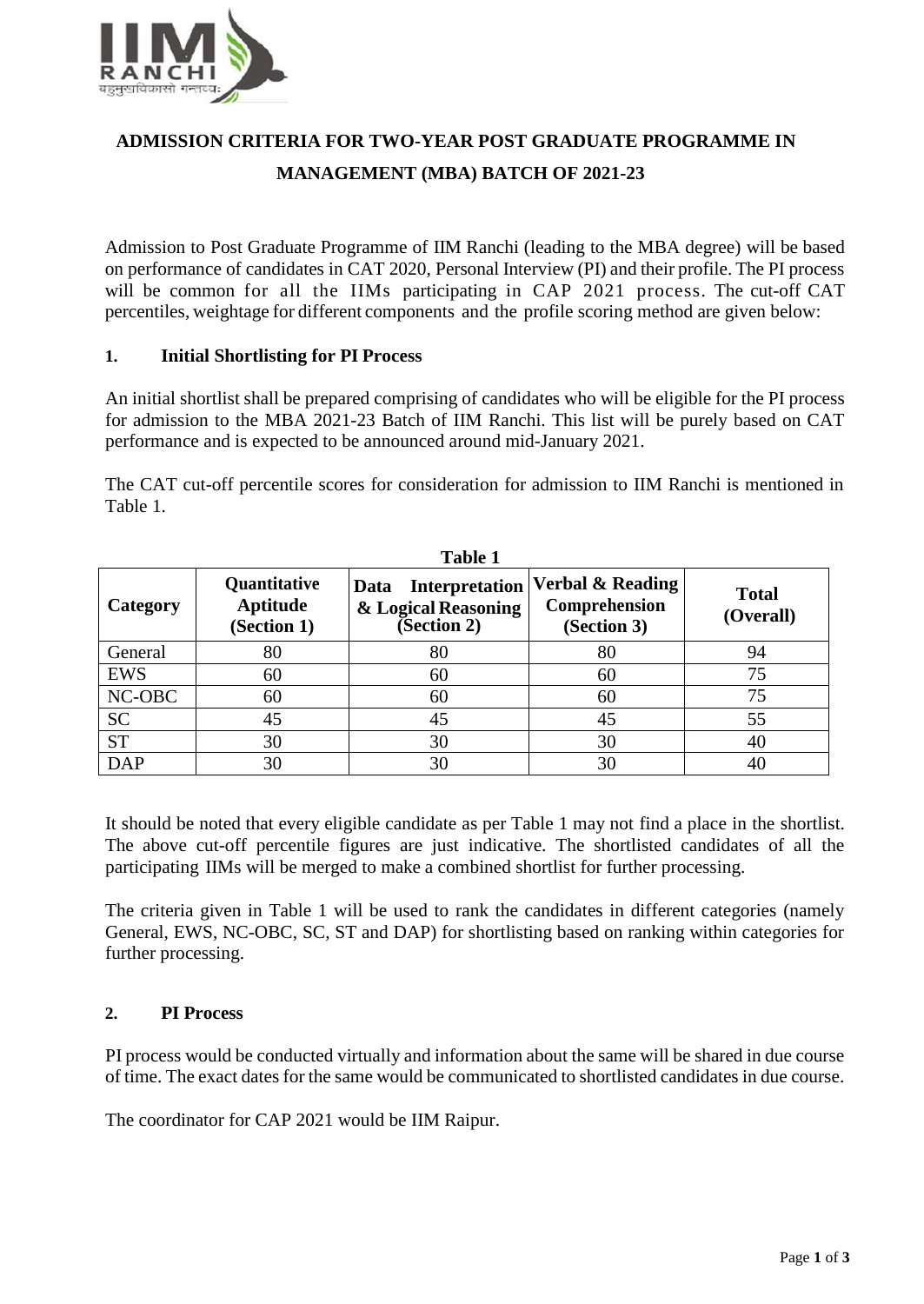

# **Final Admissions 2021-23**

After the completion of the PI process, admission offers for IIM Ranchi would be made based on a Consolidated Merit List (CML) which will be prepared on the basis of the following components and their corresponding weights:

| Table 2          |           |  |  |
|------------------|-----------|--|--|
| <b>Component</b> | Weightage |  |  |
| <b>CAT</b> Score | 40 %      |  |  |
| PI Score         | 30 %      |  |  |
| Profile          | 30 %      |  |  |
| Total            | $100\%$   |  |  |

# **a) CAT Percentile**

40% weightage will be assigned to the CAT score for only those candidates who are eligible for PI.

## **b) PI**

The weightage assigned for Personal Interview (PI) score is 30%.

#### **c) Profile**

The profile scoring methodology for IIM Ranchi is given in Table 3 below.

| Table 3                   |                 |  |
|---------------------------|-----------------|--|
| <b>Profile</b>            | Out of 30 Marks |  |
| Academic Profile          | 13              |  |
| Work Experience           |                 |  |
| <b>Academic Diversity</b> |                 |  |
| <b>Gender Diversity</b>   |                 |  |

#### **d) Academic Profile (13 Marks)**

The Academic Profile will be prepared based on academic performance in SSC, HSC and Graduation as mentioned by candidates in their CAT application form, details of which is given in Table 4 below.

| <b>Table 4</b>                           |                   |  |                                            |  |  |                         |
|------------------------------------------|-------------------|--|--------------------------------------------|--|--|-------------------------|
| As per CAT<br>application<br>information | $85\%$<br>& above |  | 80 - 85 %   75 - 80%   70 - 75%   70 - 65% |  |  | <b>Less than</b><br>65% |
| <b>SSC</b>                               |                   |  |                                            |  |  |                         |
| <b>HSC</b>                               |                   |  |                                            |  |  |                         |
| <b>Graduation</b>                        |                   |  |                                            |  |  |                         |